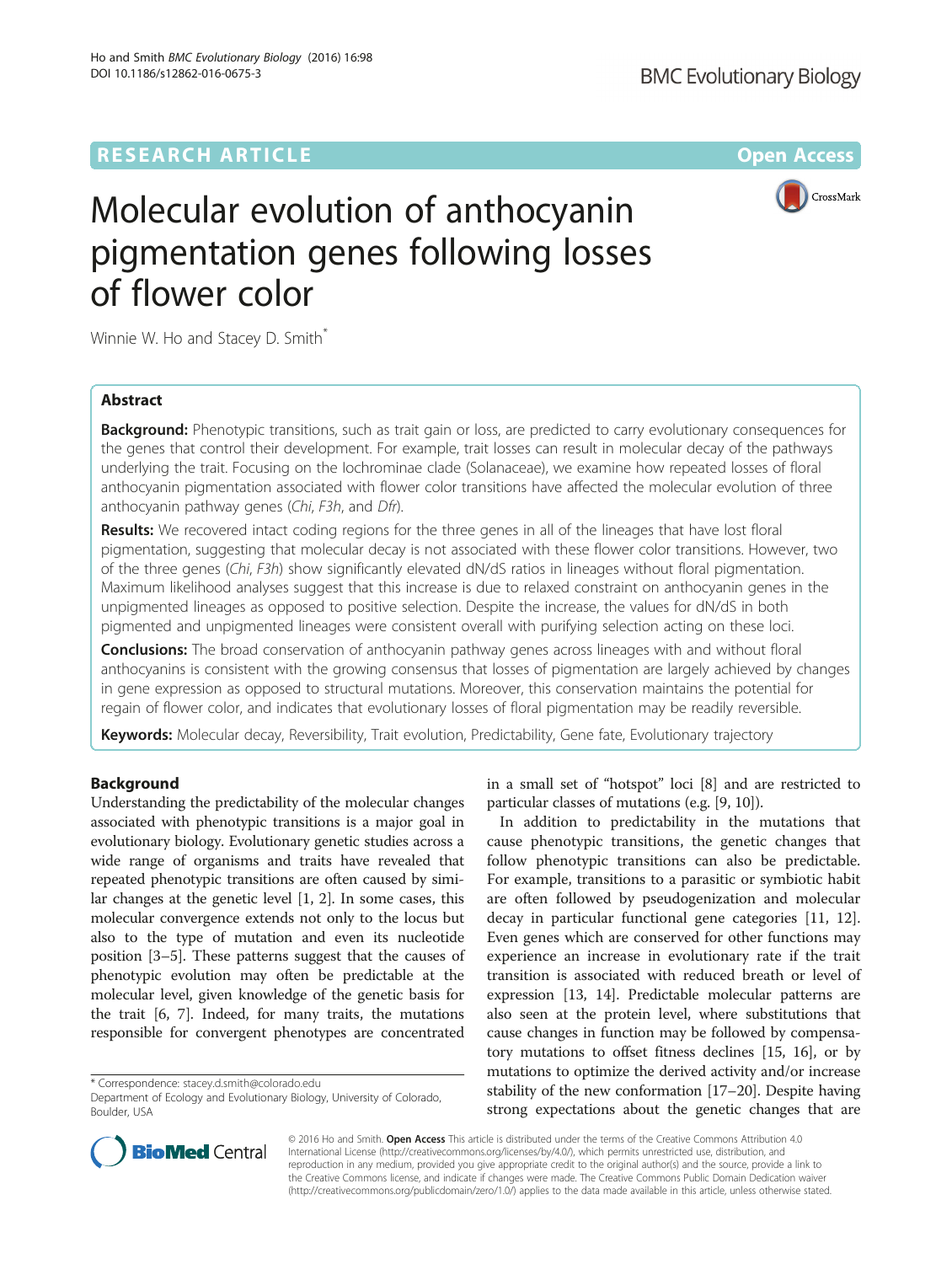likely to follow many types of phenotypic transitions [21, 22], relatively few studies have tested these predictions at macroevolutionary scales [23, 24].

Because trait losses occur relatively frequently across the tree of life (e.g. [25, 26]), this type of transition provides a powerful tool for understanding the predictability of genetic changes following phenotypic evolution. Trait losses may lead to a range of outcomes for genes in pathways underlying those traits. One possible outcome is the gradual erosion of pathway genes through the accumulation of inactivating mutations, leading to pseudogenization or even gene loss [27, 28]. This process is expected to occur over the span of 0.5 to 6 million years [29] and has been documented in association with many instances of trait loss, such as the loss of eyes in cavefish [30] and teeth in edentulous mammals [31]. However, molecular decay may be prevented if the underlying genes are involved in the development of multiple traits beyond the trait that was lost. In this case, the genes may experience stabilizing selection to maintain their function or positive selection to improve function in those other contexts [29, 32]. Another possible outcome for pathway genes following trait loss is recruitment for an entirely new function, although this pattern has never been documented. To some extent, these possible evolutionary trajectories for genes after trait loss parallel those following gene duplication, in which new gene copies may undergo pseudogenization, subfunctionalization, neofunctionalization, or escape from adaptive conflict [32–34]. Both evolutionary scenarios (trait losses and gene duplications) share a reduction in constraint that alters the selective forces experienced by genes, and consequently, their evolutionary fates. However, compared with the literature on gene duplication (reviewed in [35]), much less attention has focused on the molecular fates of single-copy genes associated with cases of trait loss.

Here we examine the molecular evolution of pigmentation pathway genes following repeated losses of floral pigmentation, focusing on the Andean clade Iochrominae in the tomato family, Solanaceae. This clade of roughly 35 species is well known for its diversity of floral colors [36], and like many other angiosperms, these colors largely derive from red, purple, and blue anthocyanin pigments [37]. These pigments are primarily produced in flowers, with little to no detectable presence in vegetative tissue in most taxa [38]. Over the estimated 5 million year history of Iochrominae [39], at least three lineages have lost floral anthocyanin pigmentation in association with transitions from the ancestral state of purple flowers to white or yellow flowers (Fig. 1, [40, 41]). The oldest loss (ca. 3 mya) is associated with a clade that has subsequently diversified to give rise to seven taxa (five shown in Fig. 1), one of which has regained pigmentation. The other two losses represent more recent events that occurred in single



Solanum tuberosum <sup>က</sup> Solanum lycopersicum <sup>င့</sup>်3 Nicotiana benthamiana



species (*I. loxense* and *D. solanacea*). The time span of these transitions (ca. 0.5 to 3 mya) encapsulates the range over which we would expect to see molecular consequences of changes in selective constraint on pathway genes following trait loss [29, 30]. If selection maintained these genes primarily for their role in floral pigmentation, we expect losses of pigmentation to be followed by relaxed selective constraint and possibly pseudogenization. Alternatively, if the decay of these genes carries negative pleiotropic consequences, either for anthocyanins in other tissues or for the production of related compounds, the genes might remain under purifying selection, even in white-flowered lineages. Finally, if releasing genes from their role in floral pigmentation allows them to adopt new functions, then we might expect evidence of positive selection.

In order to test these possible effects of trait loss on molecular evolution, we focus on a set of three anthocyanin pathway genes, Chi (chalcone isomerase), *F3h* (flavanone-3-hydroxylase), and  $Dfr$  (dihydroflavonol-4-reductase). The *Dfr* gene represents the most downstream step among these three, and it appears to be exclusively involved in anthocyanin biosynthesis in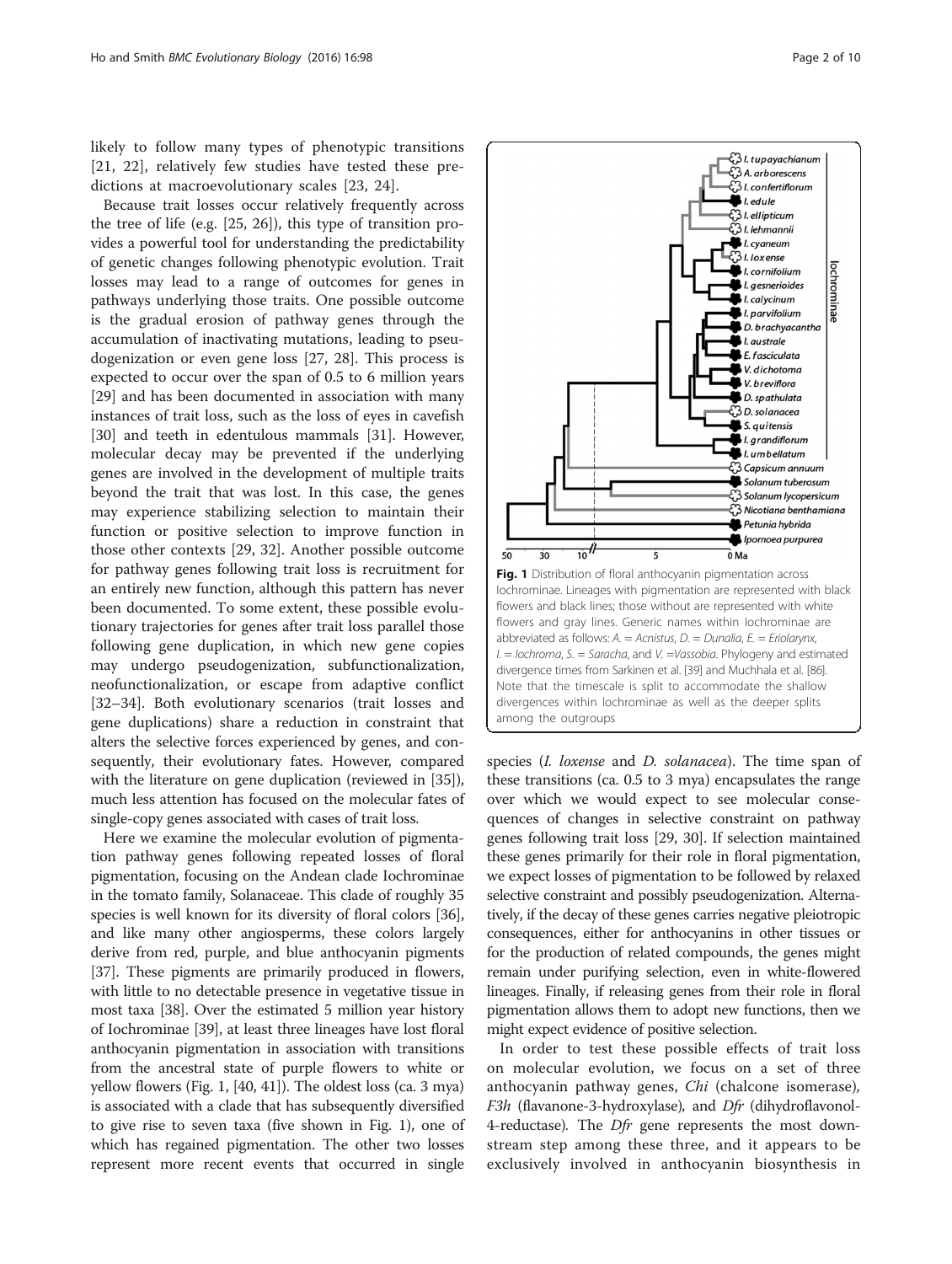Solanaceae ([42], Fig. 2). Thus, it might be predicted to experience the strongest effects of relaxed constraint following loss of floral anthocyanins. By contrast, the other two upstream enzymes are required for the production of multiple flavonoids, including anthocyanins, flavones, and flavonols (Fig. 2). The uncolored flavones and flavonols are primarily involved in responses to UV stress [43, 44], but also play a role in male fertility and signaling in some species [45, 46]. Thus, Chi and F3h might remain under purifying selection despite the loss of floral pigmentation because of their pathway position and functional significance. The dynamics of Chi evolution may also be influenced by the fact that, unlike the single copy Dfr and F3h, this enzyme is encoded by two loci (Chi-A, the principally active copy, and Chi-B, only expressed in young anthers) [47, 48]. In this analysis, we focus on the Chi-A copy (hereafter 'Chi') that is required for floral pigmentation in Solanaceae [48, 49]. The extent to which these genes experience relaxed selective pressures following the loss of floral pigmentation has important consequences



for the evolutionary trajectory of these plant lineages, as the molecular decay of any of these loci would significantly reduce the potential for future regain of this trait.

#### Results

#### Sequence variation in Chi, F3h, and Dfr across Iochrominae

We recovered complete coding regions for the three anthocyanin pathway genes Chi (717 bp), F3h (1113 bp), and Dfr (1179 bp) from all of the sampled pigmented and unpigmented Iochrominae (Fig. 1). Within Iochrominae, we observed no length variation (insertion-deletion events). Across all loci, pairwise divergence was low, with less than 3 % difference at the nucleotide level and less than 1.5 % at the amino acid level across Iochrominae. Divergence was higher at the family level, ranging from 8 % at the amino acid level in Dfr across Solanaceae to 20 % in Chi, the most rapidly evolving of the three genes (Additional file 1: Figure S1). However, we did not observe any clear inactivating mutations, such as premature stop codons, or frameshifts, in any of the sequences (Additional file 2: Table S1).

#### Variation in selective constraint across genes and across lineages

We applied codon-based maximum likelihood methods to characterize patterns of molecular evolution across these loci and test for the effect of pigment loss on selective constraint. Models with a single ratio of nonsynonymous to synonymous substitution rates (dN/dS or ω) for each locus resulted in values between 0.09 and 0.24, suggesting that these loci have predominantly experienced purifying selection (Additional file 3: Table S2a, Fig. 3). Among the three loci, Chi has the highest  $dN/dS$  ratio, followed by  $Dfr$  and F3h. The values for Chi and Dfr are statistically indistinguishable, while that for F3h is significantly lower (Additional file 4: Table S3, Fig. 3). The range of dN/dS ratios for these genes in our study is similar to that found for anthocyanin transcription factors and other core anthocyanin pathway genes in previous studies [50, 51].

We next estimated branch models with separate dN/ dS ratios for pigmented and unpigmented lineages in order to test the hypothesis that these flower color transitions have altered the selective pressures acting on pigmentation genes. The two-ratio models revealed higher dN/dS ratios in unpigmented lineages for all of the loci (Fig. 3), consistent with relaxed selective constraint. The ratio for unpigmented lineages was nearly twice as high as that for pigmented lineages in both Chi (0.377 vs. 0.185) and F3h (0.128 vs. 0.0792), and the two ratio models for these genes resulted in significantly higher likelihoods than the single ratio models (Additional file 3: Table S2a). Although dN/dS is slightly elevated in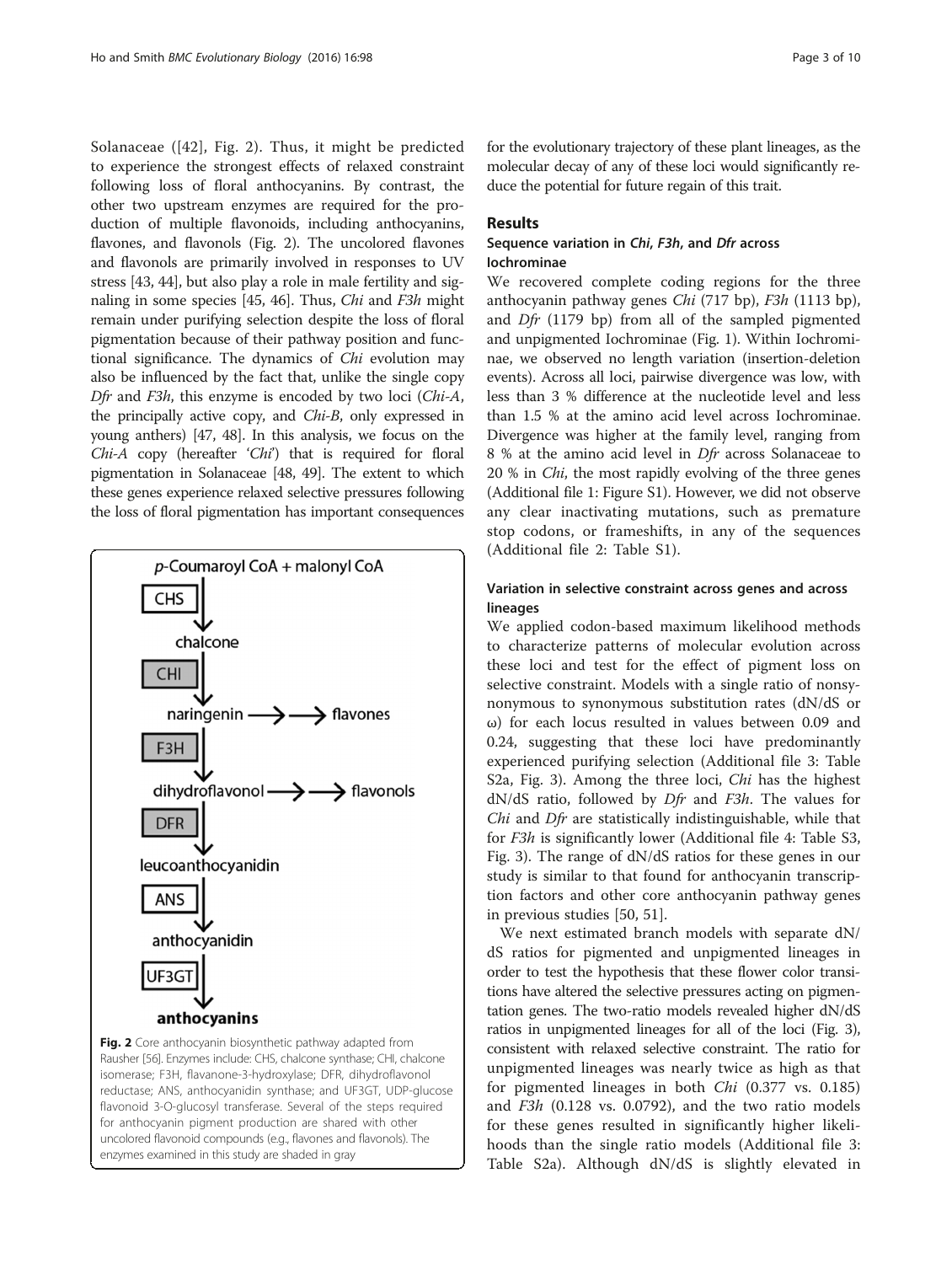

unpigmented lineages for Dfr, a single ratio model could not be rejected (Additional file 3: Table S2a).

Considering that the timing of losses of floral pigmentation varies across the sampled taxa (Fig. 1), we examined two additional models allowing for different ratios among the unpigmented lineages. In the first of these, we divided the unpigmented lineages between those in the outgroups (three taxa) versus those in the ingroup (seven taxa). We found the same pattern as in the two ratio models; the unpigmented lineages in both the ingroup and outgroup have elevated dN/dS ratios relative to the background ratio in the pigmented lineages for both Chi and F3h. However, this division did not represent a significant improvement over the two ratio models (Additional file 3: Table S2a). We also tested models separating the clade which has diversified since a recent loss (comprising I. tupayachianum, A. arborescens, and I. confertiflorum) from the remaining unpigmented lineages and recovered the same result (elevated dN/dS ratios in unpigmented lineages but no improvement in likelihood over the two ratio models). These analyses suggest that the pattern of elevated dN/dS ratios following losses of floral anthocyanins is not taxonspecific (e.g., only in Iochrominae) but rather shared across all of the sampled lineages without floral anthocyanins.

#### Testing for positive selection in unpigmented lineages

The finding of elevated dN/dS ratios following losses of floral pigmentation could be attributed either to reduced selective constraint or positive selection acting on multiple sites across the genes. We implemented an additional series of maximum likelihood models to distinguish among these explanations. First, we fit alternative branchsite models to test the hypothesis that a proportion of sites within the unpigmented lineages has experienced positive selection (dN/dS greater than 1). In these comparisons, we found no evidence of positively selected sites in the unpigmented lineages (Additional file 3: Table S2b). The majority of the sites (66 to 88 % depending on the locus) are inferred to have experienced purifying selection in both pigmented and unpigmented lineages while the remainder are evolving neutrally in one or both (Additional file 3: Table S2b). As additional confirmation of this pattern, we fit simpler sites models (in which the categories are not partitioned across pigmented and unpigmented branches), and these analyses were also consistent with a lack of positive selection. Models including a proportion of sites under positive selection did not result in a significantly higher likelihood for Chi or F3h (Additional file 3: Table S2c). Although the addition of a proportion of positively selected sites did significantly improve the likelihood for Dfr, no positively selected sites were identified in the using the Bayes Empirical Bayes analysis  $(p > 0.95)$ (Additional file 3: Table S2c). Given previous work on Dfr, we suspect the better fit of models with a category of positively selected sites reflects selection associated with shifts among different pigment types (e.g., blue and red: [19]) as opposed to gains and losses of pigments.

Because the dN/dS based tests may have low power when selection has not acted repeatedly on the same sites [52], we employed alternative methods that focus on physiochemical properties [53]. Unlike dN/dS based tests, which treat all non-synonymous substitutions equally, these methods consider the physiochemical effects of amino acid changes and the magnitude of their predicted impacts on protein function. Positively selected sites are identified by comparison with a expected distribution of effects based on codon frequencies [54]. Focusing on the unpigmented lineages, we found zero substitutions with significant physiochemical effects in F3h (Additional file 5: Table S4). Only one such substitution was identified in Dfr, and this change occurred in one of the two unpigmented outgroup taxa (Additional file 5: Table S4). We found six sites with non-conservative substitutions in unpigmented lineages in Chi (Additional file 5: Table S4) although a far greater number (22 total) were found among the pigmented lineages (Additional file 5: Table S4). Thus, the proportion of radical changes on unpigmented lineages (6 of 28, or 0.21) is less than the proportion of unpigmented branches in the phylogeny (15 of 54, or 0.28). These patterns suggest that positive selection is not elevated in the unpigmented lineages compared to pigmented ones, but that overall, Chi has experienced a more dynamic evolutionary history than the other two loci, as evidenced by its longer branch lengths (Additional file 1: Figure S1).

### **Discussion**

Following evolutionary losses of floral anthocyanin production, we predicted a range of possible outcomes for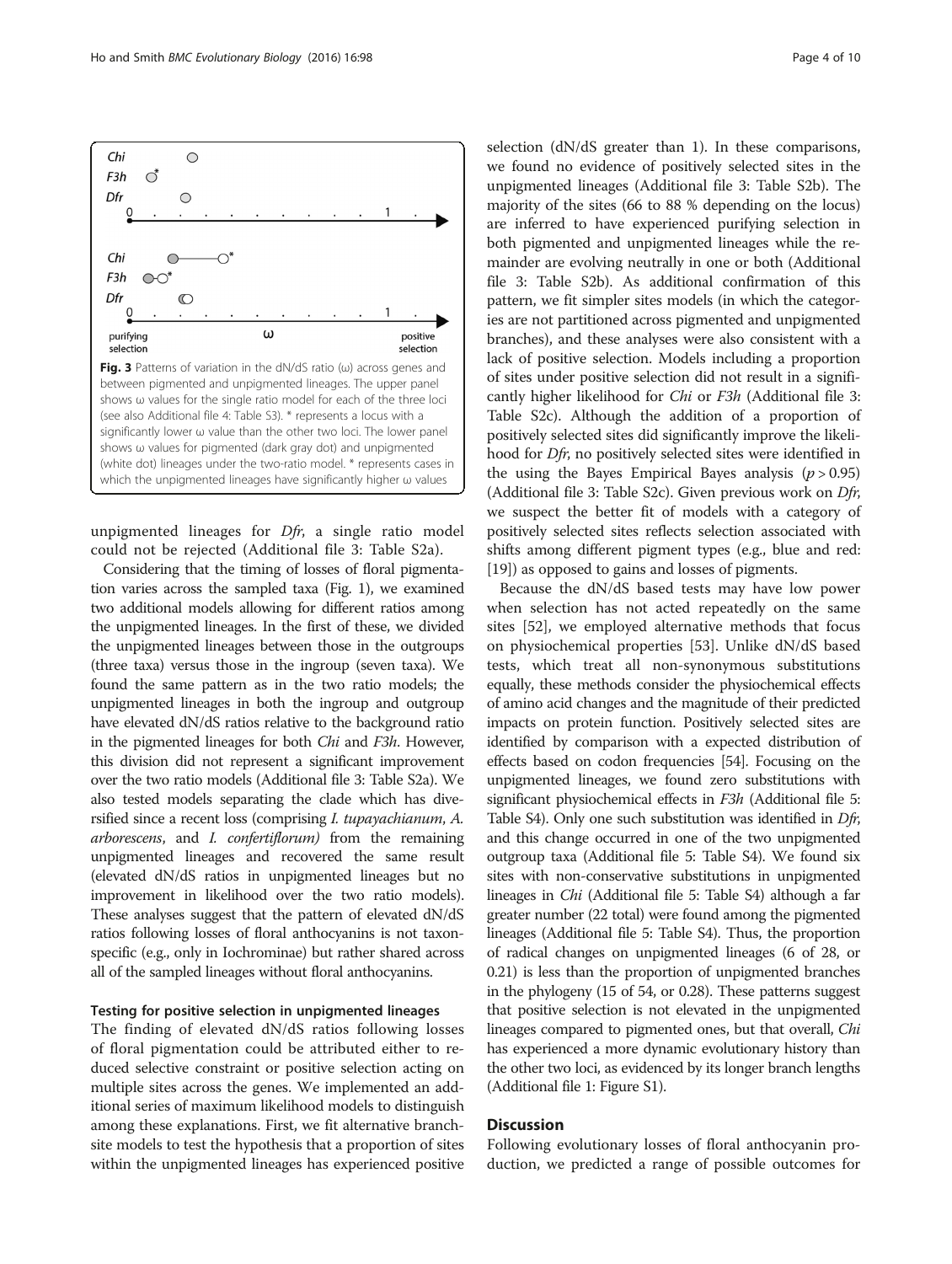genes in the anthocyanin pathway. On one extreme, if the role of these genes was limited to flower color, we would predict that losses of floral pigmentation would lead to relaxed constraint and possibly pseudogenization. However, to the extent that these genes are important for traits beyond flower color, we might expect them to experience purifying selection, even in lineages without floral anthocyanins. In addition, the genes could undergo positive selection to optimize their non-floral functions or to acquire new functions in lineages which no longer produce floral anthocyanins. Our results indicated that all three of the pathway genes remain under purifying selection and have not experienced positive selection following multiple losses of pigmentation across the phylogeny. While the ratio of non-synonymous to synonymous substitutions was elevated in lineages without floral anthocyanins, we did not find evidence for positive selection, as would have been anticipated if the genes had shifted to new functions. These results suggest that while losses of flower color relax the level of purifying selection acting on pigment genes, they do not lead to irreversible molecular decay.

#### Conservation of anthocyanin pathway genes

Our study supports previous findings that the core genes of the anthocyanin pathway are highly conserved, likely due to their wide range of functions in plant physiology. Anthocyanins and related flavonoids are found across all land plants and thus, the structural elements of the pathway trace back to their common ancestor over 400 million years ago [55, 56]. Depending on the taxon, these compounds may play a role in pigmentation, UV stress response, signaling, and defense [37, 43, 46]. Accordingly, a loss of function of any of the core genes of the pathway (Fig. 2) would likely affect many aspects of plant fitness. Consistent with this hypothesis, we found that Chi, F3h, and Dfr have remained conserved through multiple rounds of flower color loss at varying timescales (Fig. 1). All of the white and yellow flowered lineages presented complete coding regions, without premature stop codons or frameshift mutations, suggesting that these copies have retained their function. Although additional experiments would be required to confirm their function (e.g. [21, 57]), the presence of uncolored flavonoids (e.g., flavonols and flavones, Fig. 2) in the flowers of several of the unpigmented taxa [38, 58] supports the conclusion that *Chi* and *F3h* have been conserved. The factors responsible for the conservation of Dfr are less clear as it is only known to function in anthocyanin biosynthesis in Solanaceae [42] and anthocyanins have thus far not been detected in non-floral tissues in the white and yellow-flowered lineages of Iochrominae [38]. One possibility is that Dfr contributes to pigment production in these lineages but only under particular conditions (e.g., drought or heat stress; [43]). Alternately, this enzyme may participate in additional biochemical reactions beyond those presently identified in the literature (Fig. 2).

Although this represents the one of the few systematic studies of anthocyanin genes across a clade (see also [50]), the strong conservation of *Chi*, *F3h*, and *Dfr* is consistent with findings from population level studies. Decades of research on flower color variation in natural populations have failed to uncover any segregating loss-of-function mutations at Chi or F3h and only two for Dfr [59, 60]. Moreover, the individuals carrying the known Dfr mutations in both cases are exceptionally rare relative to their pigmented counterparts. Given that such loss-of-function mutations are known to be quite common among horticultural varieties, these patterns at micro and macroevolutionary scales suggest that selection strongly disfavors mutations which disrupt the function of any of the core genes, preventing their fixation [51].

The conservation of these core genes stands in contrast to other elements of the larger flavonoid pathway, which have the potential to rapidly pseudogenize. In particular, the  $F3'5'h$  gene, which hydroxylates dihydroflavonols to produce the precursors of blue anthocyanins, has been found to repeatedly experience pseudogenization or deletion following transitions to red flower colors [61, 62]. In both well-studied cases, these color transitions have been associated with floral radiations occurring on the order of 1 to 2 million years ago [36, 39, 63]. Compared to the core genes examined in this study, which are required for production of anthocyanins and many other flavonoids, the role of  $F3'5'h$  appears to be limited to the blue anthocyanins, lessening the potential pleiotropic effect of its loss [21]. This contrast between the evolutionary history of  $F3'5'h$  and the core genes examined here suggests that the timespan of the Iochrominae radiation (ca. 5 million years) would be sufficient to observe pseudogenization of Chi, F3h, or Dfr if these genes were not maintained by selection.

#### Relaxed constraint following losses of floral pigmentation

Although the core genes have been conserved in lineages without floral anthocyanins, our analyses indicate that *Chi* and F3h have experienced altered selection pressures. Models allowing different dN/dS ratios for pigmented and unpigmented branches of the phylogeny resulted in a significantly better fit to the data (Additional file 3: Table S2a), and in both cases, the ratio for the unpigmented branches was roughly twice the ratio for the pigmented branches (Fig. 3). Even with this increase, all of the dN/dS values fall into the range expected for genes that are under purifying selection (i.e., less than 1). For *Dfr*, we also found an increase in dN/dS in unpigmented lineages,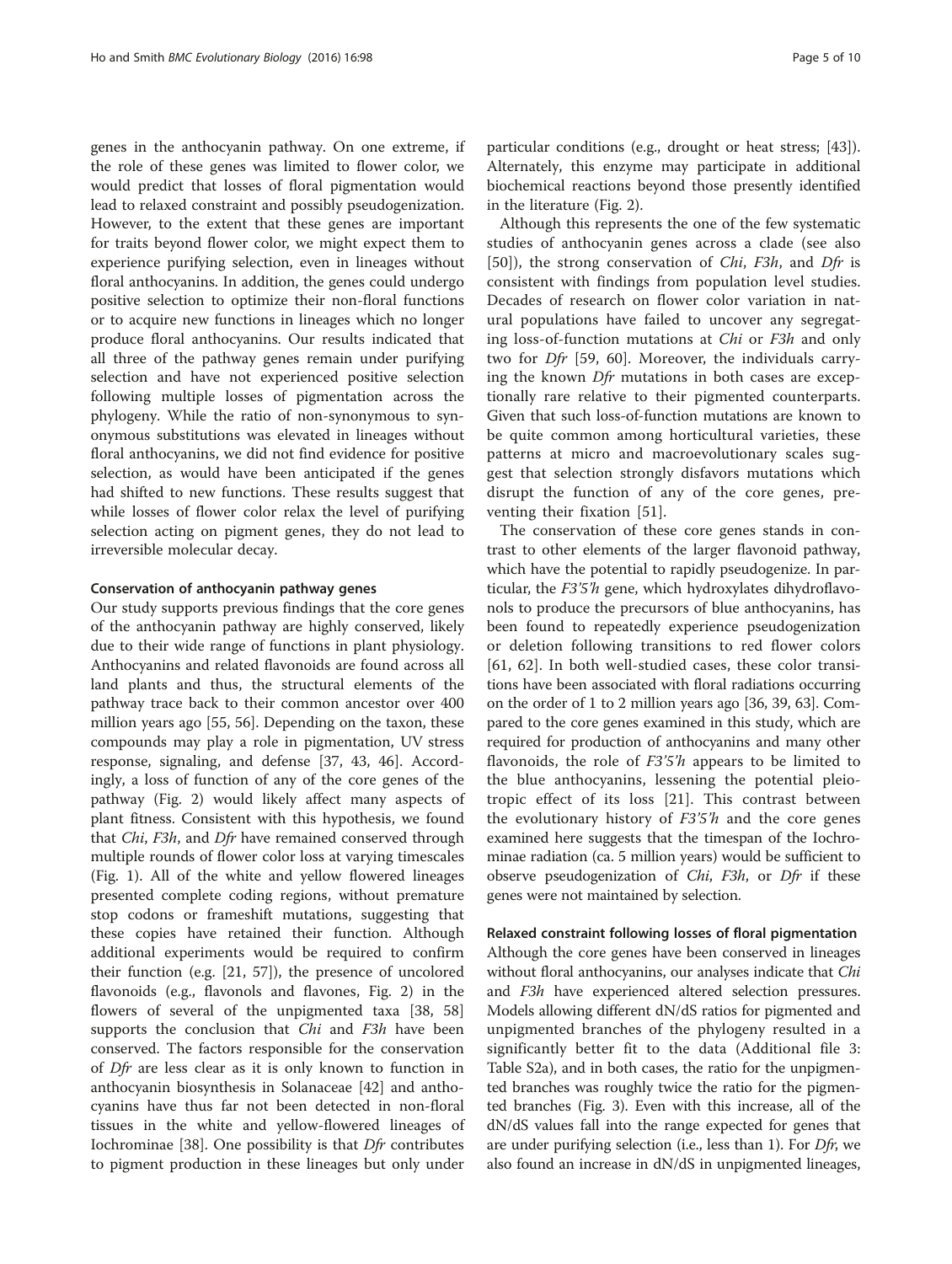but the addition of this extra parameter did not improve the likelihood (Additional file 3: Table S2a).

While such an elevated dN/dS could be due to the action of positive selection, our subsequent analyses suggest that instead the pattern is due to relaxed selective constraint. Branch-site models that allow a proportion of sites to experience positive selection  $(dN/dS > 1)$ did not provide a better fit to the data and identified no positively selected sites in unpigmented lineages  $(PP > 0.95)$ . Given that these analyses do not account for the potential functional consequences of mutations, we compared these results to an alternative physiochemical approach to identifying positive selection [53]. These analyses found little evidence of radical amino acid substitutions in Dfr and F3h, and none within the white or yellow flowered Iochrominae. While Chi experienced a larger number of radical changes, most of these occurred in pigmented lineages, and in particular, in the long branches of the outgroups (Additional file 5: Table S4). Thus, although some functional evolution has likely occurred across the phylogeny, these analyses do not implicate losses of flower pigmentation in driving these changes.

As with our study, many instances of trait loss have been followed by relaxed selection on the underlying genes (e.g. [30, 64]), while positive selection on these genes has never been reported. Theoretically, once a gene is no longer required for a particular task, it has the potential to be co-opted for a new function, in a similar fashion to what has been observed for duplicate copies of genes (e.g., [32, 65, 66]). One explanation for the lack of empirical examples may simply be the relative paucity of traits for which the genetic basis is sufficiently well known to test the effects of trait loss on molecular evolution of the underlying pathway. We suspect that cases may be uncovered as our knowledge of the genotype-phenotype map expands to include a wider array of traits and taxa.

#### Pathway position and rate variation

Studies of biochemical pathways have shown that properties of the interacting genes often predict patterns of molecular evolution. For example, more highly connected enzymes (e.g., those share more substrates or products with other enzymes) tend to evolve more slowly than those which are less connected ([67], but see [68]). In the case of the anthocyanin pathway, the upstream genes have been predicted to experience stronger evolutionary constraint than downstream genes because their control on flux through the pathway and because of the number of products that require their activity [69]. Indeed, previous studies of anthocyanin genes have found evidence for this positional effect, where upstream genes generally evolve more slowly due to differences in the selective constraints [50, 69, 70].

While our study found significant variation in rates of evolution across the genes, we did not find that most upstream genes experienced the highest constraint. Chi was the most rapidly evolving gene with the highest dN/dS ratio among the three (Fig. 3, Additional file 1: Figure S1) despite the fact that it occupies the most upstream position. Partitioned analyses of the three gene dataset showed that the dN/dS ratio for *Chi* is significantly higher than for F3h, and statistically indistinguishable from that for Dfr (Additional file 4: Table S3). This high rate of evolution for Chi may be related to several unique aspects of its function and evolutionary history. First, unlike the other two loci, Chi has at least two closely related duplicates [47, 48], which may allow for reduced constraint on the individual copies. Second, the reaction catalyzed by CHI, namely the cyclization of chalcone into naringenin, can occur spontaneously (although inefficiently) and thus is likely to occur in cells where CHS is active even if CHI is not present [71, 72]. These factors may help to explain why *Chi* evolves as quickly as the downstream genes like Dfr, a result also found in Rausher et al. [69]. Future studies examining the full pathway (Fig. 2) would clarify the extent to which the pathway position predicts rate variation and whether indeed Chi is a strong outlier among upstream genes.

#### Conclusions

On a phylogenetic scale, trait losses have commonly been associated with molecular decay of the underlying pathway [27, 30, 73]. However, such decay is expected to be mitigated when the genes of the pathway are required for multiple functions [74]. In the case of floral anthocyanin pigmentation, our study shows that the core genes of the anthocyanin pigmentation pathway have been conserved through repeated losses of floral pigmentation, a result that likely reflects the importance of these genes for functions beyond flower color. The conservation of these genes preserves the potential for regain of flower color following loss as observed in Iochroma (Fig. 2) and other flowering plant clades [41].

Despite this overall structural conservation, we identify patterns consistent with relaxed selective constraint in two of the three pathway genes (*Chi* and *F3h*) following losses of floral pigmentation. Given that the upstream products of these two genes, flavones and flavonols, are often produced in flowers and leaves [38], the elevated dN/dS ratios we observe are not likely to indicate a decrease in functionality of the enzymes. Instead, this molecular evolutionary pattern may be a consequence of changes in the expression of these genes. Specifically, reduced gene expression is well known to result in higher rates of protein evolution due to relaxed selection for translational efficiency and robustness [75, 76]. Although it is not known whether losses of floral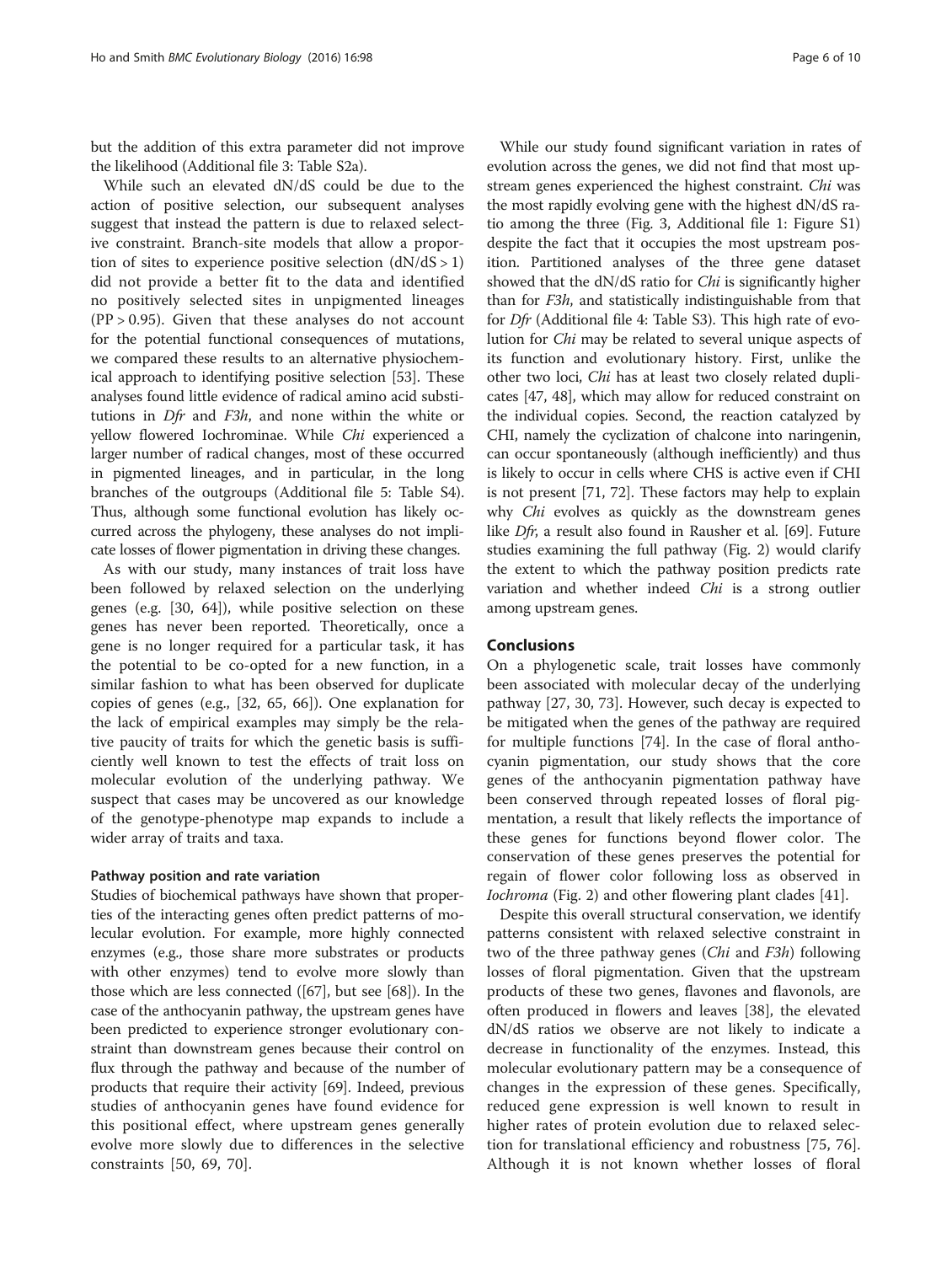pigmentation in Iochrominae are associated with reduced expression of Chi and F3h, such downregulation has been documented in other taxa [77]. Ongoing studies in the Iochrominae system aimed at integrating analyses of molecular evolution, gene expression, and flavonoid production along the phylogeny will contribute to a better understanding of both the causes and consequences of phenotypic transitions.

#### Methods

#### Dataset construction

We sequenced *Chi-A*, *F3h*, and *Dfr* from a total of 22 Iochrominae species (shown in Fig. 1). These included all 7 species that lack floral anthocyanin pigmentation and 15 species that produce floral anthocyanins. The genes were amplified from floral bud cDNA prepared from greenhouse or field-collected material. Briefly, RNA was extracted using the Spectrum Total RNA extraction kit (Sigma-Aldrich, MO), and DNA removed using an oncolumn DNAse digestion (Qiagen, Netherlands). cDNA synthesis was carried out using 1ug of RNA and the SuperScriptII Reverse Transcription kit (Life Technologies, CA). Chi, F3h, and Dfr were amplified using primers designed from previous studies [59, 61]. Products were directly sequenced in both directions, assembled, and edited using Geneious 7.1.5. Voucher specimens and accession numbers for all sequences are provided in Additional file 2: Table S1. Sequences from six outgroup taxa were retrieved from Genbank or Solgenomics (solgenomics.net); these included five from across Solanaceae (Nicotiana benthamiana, Solanum tuberosum, S. lycopersicum, Capsicum annuum and Petunia hybrida) and one from the sister family Convolvulaceae (Ipomoea purpurea) (Fig. 1, Additional file 2: Table S1).

#### Estimating rates of amino acid substitution

Codon-based maximum likelihood methods were implemented using the codeml program in PAML4.7a [78]. These methods estimate the strength and nature of selection acting on codon sites by calculating the ratio of non-synonymous to synonymous mutations (dN/dS or ω), where  $\omega$  < 1 suggests purifying selection,  $\omega$  = 1 indicates neutral evolution, and  $\omega > 1$  indicates positive selection. Variation in  $\omega$  can be partitioned across genes, across sites within a gene, and across branches to test specific hypotheses. We first examined the hypothesis that flower color transitions (specifically losses of floral anthocyanins) have altered selective pressures on anthocyanin genes using branch models. These models allow for  $\omega$  to differ between background (pigmented) and foreground (unpigmented) branches [79]. For significance testing, the two ratio branch models for each gene were compared to a single ratio model using likelihood ratio tests. We also considered branch models in which we divided the

unpigmented lineages into two sets (e.g., separate ω values for unpigmented lineages in the ingroup versus the outgroup), and used the same likelihood ratio tests for model comparison. Observing that the  $\omega$  values from the single ratio models varied across genes, we conducted an additional set of analyses, grouping the genes into all possible pairs to test differences in ω across the genes (Models "C" and "E", [80]).

Within the same maximum likelihood framework, we used branch-site models to test for positive selection acting on the anthocyanin genes in unpigmented lineages. For these analyses, the null model assumes four site classes [81]. Class 0 includes sites that are conserved  $(0 < \omega < 1)$ across all branches. Class 1 includes sites that evolve neutrally ( $\omega = 1$ ) across all branches. Class 2a contains sites that are conserved in the background, but become neutral in the foreground. Class 2b contains sites that evolve neutrally in the background, and are restricted to neutral in the foreground. The alternative model is similar, but allows for positive selection by permitting ω to vary freely in the foreground branches of classes 2a and 2b. These branch-site models also include a Bayes Empirical Bayes (BEB) procedure for the identification of sites under positive selection [52]. We considered sites to be positively selected if the posterior probability was greater than 0.95.

As the branch-site models are relatively parameterrich, we also fit sites models for each gene, which are designed to detect positively selected sites across the entire tree. We conducted two sets of model comparisons for each gene, M1a versus M2a and M7 versus M8 [52, 82]. The M1a model has two site classes, one conserved  $(0 < \omega < 1)$  and one neutral  $(\omega = 1)$ , while the M2a model has an extra category of positively selected sites ( $\omega > 1$ ). The M7 model describes variation in ω as a beta distribution between 0 and 1 with parameters estimated from the data. The distribution is discretized into 10 equally spaced categories [52]. The M8 model adds an extra site category where positive selection is permitted ( $\omega \geq 1$ ).

### Analysis of physiochemical changes following losses of pigmentation

As a alternative approach to detecting changes in selection pressure associated with losses of pigmentation, we used the program TreeSAAP 3.2 [53] to examine the physiochemical effects of amino acid substitutions along unpigmented branches. TreeSAAP identifies positively selected sites by comparing the magnitude of the observed physiochemical changes (reconstructed along branches with PAML) to an expected distribution assuming random amino acid replacements [54]. The program examines 31 physiochemical properties, ranging from polarity to molecular weight, which are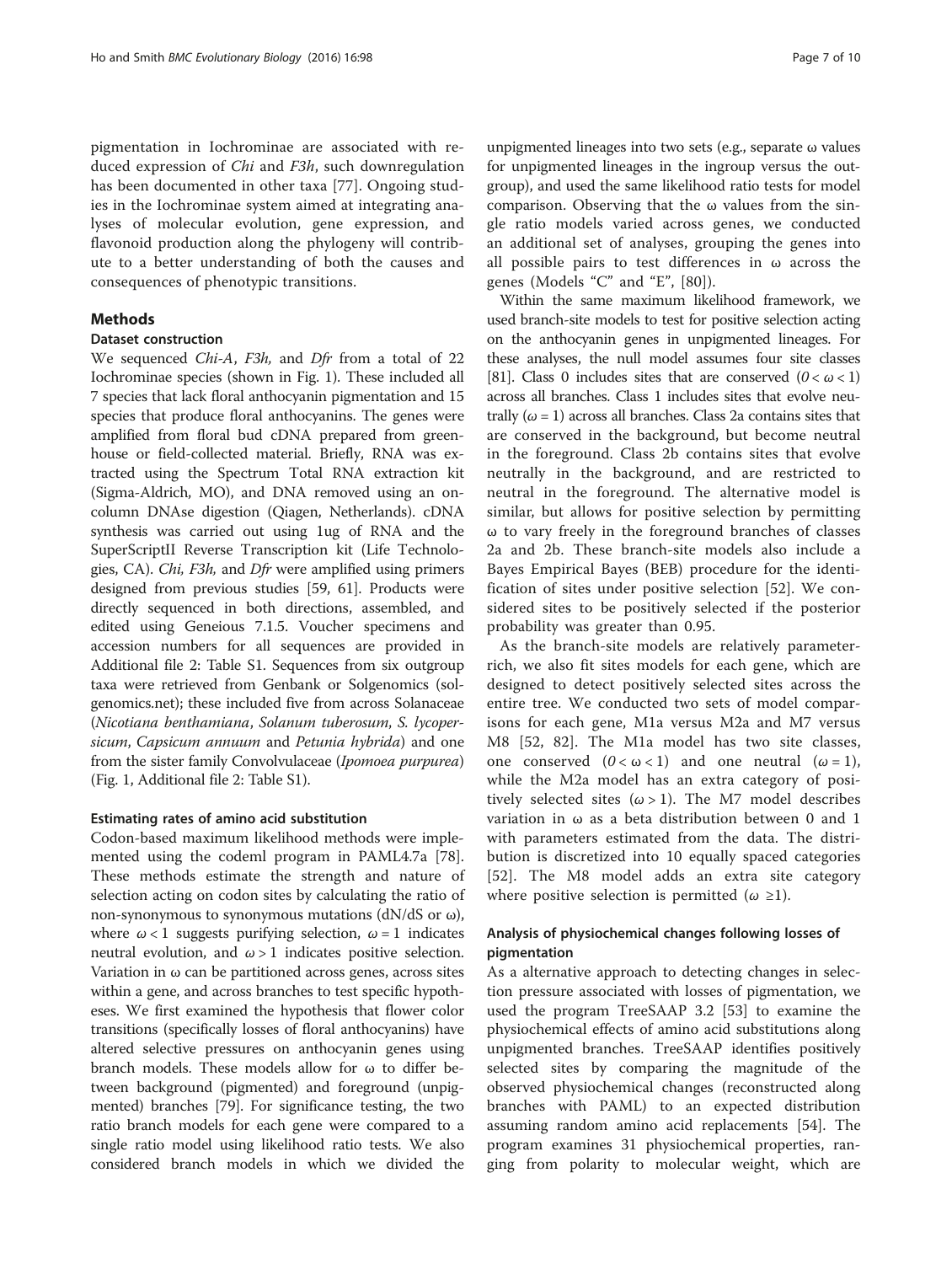important for determining the structure and function of the protein. For each property, the effect of a substitution is assigned to a category from 1 to 8, with categories 6 through 8 being considered radical. Significance is determined by a goodness-of-fit test comparing the distribution of observed and expected effects [83]. For these analyses, we used a sliding window length of 20 sites and considered only sites with effects in the 6 to 8 magnitude range as radical. We examined only substitutions within in the portion of the protein known to contribute to its three-dimensional structure. To do this, Solanaceae sequences were aligned with known crystal structures for DFR [84] and CHI [72], viewed in the Swiss PDB viewer [85].

#### **Ethics**

Not applicable.

#### Consent to publish

Not applicable.

#### Availability of data and materials

All sequence data has been submitted to Genbank via the following accession numbers: KT898394-KT898451. Sequence alignments have been placed on Dryad at doi:[10.5061/dryad.49rs8](http://dx.doi.org/10.5061/dryad.49rs8).

## Additional files

[Additional file 1: Figure S1.](dx.doi.org/10.1186/s12862-016-0675-3) Gene trees for Chi, F3h and Dfr. (DOCX 88 kb) [Additional file 2: Table S1.](dx.doi.org/10.1186/s12862-016-0675-3) Source information and Genbank numbers for sequences. (DOCX 25 kb)

[Additional file 3: Table S2.](dx.doi.org/10.1186/s12862-016-0675-3) Maximum likelihood tests of selection on Chi, F3h, and Dfr. (DOCX 26 kb)

[Additional file 4: Table S3.](dx.doi.org/10.1186/s12862-016-0675-3) Comparisons of dN/dS across genes, on Chi, F3h, and Dfr. (DOCX 15 kb)

[Additional file 5: Table S4.](dx.doi.org/10.1186/s12862-016-0675-3) Amino acid substitutions with significant physiochemical effects along unpigmented and pigmented branches. (DOCX 28 kb)

#### Abbreviations

CHI: chalcone isomerase; DFR: dihydroflavonol reductase; F3H: flavanone-3-hydroxylase.

#### Competing interests

The authors declare that they have no competing interests.

#### Authors' contributions

WWH and SDS contributed to data collection and analysis, experimental design, and writing and revising the manuscript. All authors have read and approved of the final version of the manuscript.

#### Acknowledgements

We thank Jeff Neiman for assistance with data collection and molecular work.

#### Funding

This work was funded by NSF DEB 1355518 (SDS).

Received: 28 January 2016 Accepted: 29 April 2016 Published online: 10 May 2016

#### References

- 1. Arendt J, Reznick D. Convergence and parallelism reconsidered: what have we learned about the genetics of adaptation? Trends Ecol Evolut. 2008;23:26–32.
- 2. Manceau M, Domingues VS, Linnen CR, Rosenblum EB, Hoekstra HE. Convergence in pigmentation at multiple levels: mutations, genes and function. Philos Trans R Soc B Biol Sci. 2010;365:2439–50.
- 3. McCracken KG, Barger CP, Bulgarella M, Johnson KP, Sonsthagen SA, Trucco J, Valqui TH, Wilson RE, Winker K, Sorenson MD. Parallel evolution in the major haemoglobin genes of eight species of Andean waterfowl. Mol Ecol. 2009;18:3992–4005.
- 4. Reed RD, Papa R, Martin A, Hines HM, Counterman BA, Pardo-Diaz C, Jiggins CD, Chamberlain NL, Kronforst MR, Chen R, Halder G. Optix drives the repeated convergent evolution of butterfly wing pattern mimicry. Science. 2011;333(6046):1137–41.
- 5. Shapiro MD, Bell MA, Kingsley DM. Parallel genetic origins of pelvic reduction in vertebrates. Proc Natl Acad Sci. 2006;103:13753–8.
- 6. Gompel N, Prud'homme B. The causes of repeated genetic evolution. Dev Biol. 2009;332:36–47.
- 7. Stern DL, Orgogozo V. The loci of evolution: how predictable is genetic evolution? Evolution. 2008;62:2155–77.
- 8. Martin A, Orgogozo V. The loci of repeated evolution: a catalog of genetic hotspots of phenotypic variation. Evolution. 2013;67:1235–50.
- 9. Sucena E, Delon I, Jones I, Payre F, Stern DL. Regulatory evolution of shavenbaby/ovo underlies multiple cases of morphological parallelism. Nature. 2003;424:935–8.
- 10. Wray GA. The evolutionary significance of cis-regulatory mutations. Nat Rev Genet. 2007;8:206–16.
- 11. Burke GR, Moran NA. Massive genomic decay in Serratia symbiotica, a recently evolved symbiont of aphids. Genome Biol Evol. 2011;3:195–208.
- 12. Palmer JD. Loss of photosynthetic and chlororespiratory genes from the plastid genome of a parasitic flowering plant. Nature. 1990;348:337–9.
- 13. Drummond DA, Bloom JD, Adami C, Wilke CO, Arnold FH. Why highly expressed proteins evolve slowly. Proc Natl Acad Sci U S A. 2005; 102(40):14338–43.
- 14. Duret L, Mouchiroud D. Determinants of substitution rates in mammalian genes: expression pattern affects selection intensity but not mutation rate. Mol Biol Evol. 2000;17(1):68–070.
- 15. Lunzer M, Golding GB, Dean AM. Pervasive cryptic epistasis in molecular evolution. PLoS Genet. 2010; doi: [10.1371/journal.pgen.1001162](http://dx.doi.org/10.1371/journal.pgen.1001162).
- 16. Poon A, Chao L. The rate of compensatory mutation in the DNA bacteriophage φX174. Genetics. 2005;170:989–99.
- 17. Bridgham JT, Ortlund EA, Thornton JW. An epistatic ratchet constrains the direction of glucocorticoid receptor evolution. Nature. 2009;461:515–9.
- 18. Bridgham JT, Keay J, Ortlund EA, Thornton JW. Vestigialization of an allosteric switch: Genetic and structural mechanisms for the evolution of constitutive activity in a steroid hormone receptor. PLoS Genet. 2014; doi[:10.1371/journal.pgen.1004058.](http://dx.doi.org/10.1371/journal.pgen.1004058)
- 19. Smith SD, Wang S, Rausher MD. Functional evolution of an anthocyanin pathway enzyme during a flower color transition. Mol Biol Evol. 2013; 30:602–12.
- 20. Weinreich DM, Delaney NF, DePristo MA, Hartl DL. Darwinian evolution can follow only very few mutational paths to fitter proteins. Science. 2006;312:111–4.
- 21. Wessinger CA, Rausher MD. Lessons from flower colour evolution on targets of selection. J Exp Bot. 2012;63:5741–9.
- 22. Wright SI, Ness RW, Foxe JP, Barrett SC. Genomic consequences of outcrossing and selfing in plants. Int J Plant Sci. 2008;169:105–18.
- 23. Hersch-Green EI, Myburg H, Johnson MT. Adaptive molecular evolution of a defence gene in sexual but not functionally asexual evening primroses. J Evol Biol. 2012;25:1576–86.
- 24. Ross-Ibarra J. Genome size and recombination in angiosperms: a second look. J Evol Biol. 2007;20:800–6.
- 25. Porter ML, Crandall KA. Lost along the way: the significance of evolution in reverse. Trends Ecol Evol. 2003;18:541–7.
- 26. Wiens JJ. Widespread loss of sexually selected traits: how the peacock lost its spots. Trends Ecol Evol. 2001;16:517–23.
- 27. Cui J, Pan YH, Zhang Y, Jones G, Zhang S. Progressive pseudogenization: vitamin C synthesis and its loss in bats. Mol Biol Evol. 2011;28:1025–31.
- 28. Wickett NJ, Fan Y, Lewis PO, Goffinet B. Distribution and evolution of pseudogenes, gene losses, and a gene rearrangement in the plastid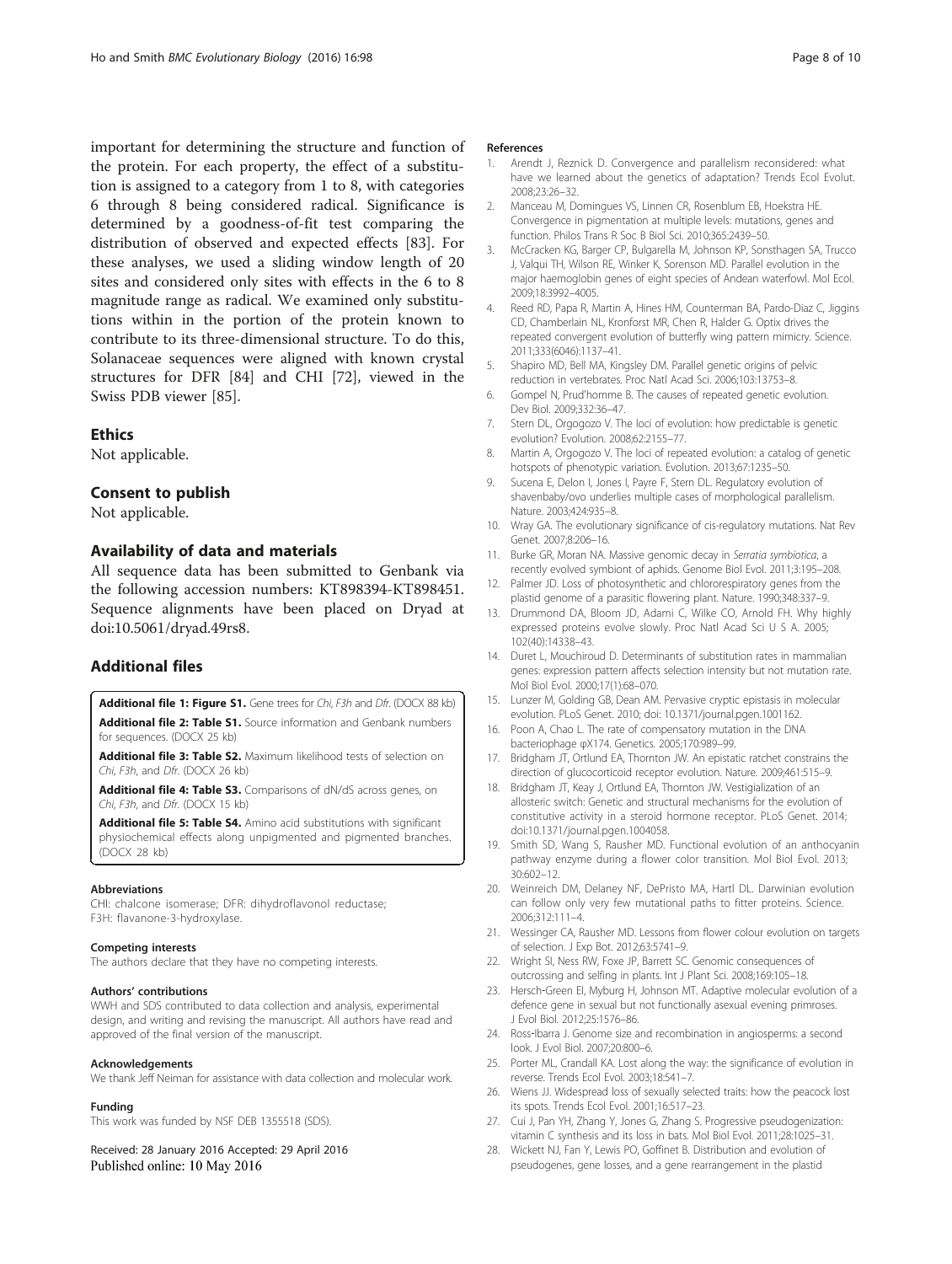genome of the nonphotosynthetic liverwort, Aneura mirabilis (Metzgeriales, Jungermanniopsida). J Mol Evol. 2008;67:111–22.

- 29. Marshall CR, Raff EC, Raff RA. Dollo's law and the death and resurrection of genes. Proc Natl Acad Sci. 1994;91:12283–7.
- 30. Niemiller ML, Fitzpatrick BM, Shah P, Schmitz L, Near TJ. Evidence for repeated loss of selective constraint in rhodopsin of amblyopsid cavefishes (Teleostei: Amblyopsidae). Evolution. 2013;67:732–48.
- 31. Meredith RW, Gatesy J, Murphy WJ, Ryder OA, Springer MS. Molecular decay of the tooth gene enamelin (ENAM) mirrors the loss of enamel in the fossil record of placental mammals. PLoS Genet. 2009; doi[:10.1371/journal.pgen.1000634](http://dx.doi.org/10.1371/journal.pgen.1000634).
- 32. Des Marais DL, Rausher MD. Escape from adaptive conflict after duplication in an anthocyanin pathway gene. Nature. 2008;454:762–5.
- 33. Hahn MW. Distinguishing among evolutionary models for the maintenance of gene duplicates. J Hered. 2009;100:605–17.
- 34. Ohno S. Evolution by gene duplication. New York: Springer Science & Business Media; 1970.
- 35. Taylor JS, Raes J. Duplication and divergence: the evolution of new genes and old ideas. Annu Rev Genet. 2004;38:615–43.
- 36. Smith SD, Baum DA. Phylogenetics of the florally diverse Andean clade Iochrominae (Solanaceae). Am J Bot. 2006;93(8):1140–53.
- 37. Winkel-Shirley B. Flavonoid biosynthesis. A colorful model for genetics, biochemistry, cell biology, and biotechnology. Plant Physiol. 2001;126:485–93.
- 38. Berardi AE, Hildreth SB, Helm RF, Winkel BS, Smith SD. Evolutionary correlations in flavonoid production across flowers and leaves in the Iochrominae (Solanaceae). Phytochemistry (in revision).
- 39. Särkinen T, Bohs L, Olmstead RG, Knapp S. A phylogenetic framework for evolutionary study of the nightshades (Solanaceae): a dated 1000-tip tree. BMC Evol Biol. 2013;13:214.
- 40. Smith SD, Baum DA. Systematics of Iochrominae (Solanaceae): patterns in floral diversity and interspecific crossability. Acta Horticulturae. 2007;745:241–54.
- 41. Smith SD, Goldberg EE. Tempo and mode of flower color evolution. Am J Bot. 2015;102(7):1014–25.
- 42. Eich E. Solanaceae and Convolvulaceae: Secondary metabolites: Biosynthesis, chemotaxonomy, biological and economic significance (a handbook). Berlin: Springer Science & Business Media; 2008.
- 43. Chalker-Scott L. Environmental significance of anthocyanins in plant stress responses. Photochem Photobiol. 1999;70:1–9.
- 44. Ryan KG, Swinny EE, Markham KR, Winefield C. Flavonoid gene expression and UV photoprotection in transgenic and mutant Petunia leaves. Phytochemistry. 2002;59(1):23–32.
- 45. Mo Y, Nagel C, Taylor LP. Biochemical complementation of chalcone synthase mutants defines a role for flavonols in functional pollen. Proc Natl Acad Sci. 1992;89(15):7213–7.
- 46. Shirley BW. Flavonoid biosynthesis:'new'functions for an 'old'pathway. Trends Plant Sci. 1996;1:377–82.
- 47. De Jong WS, Eannetta NT, De Jong DM, Bodis M. Candidate gene analysis of anthocyanin pigmentation loci in the Solanaceae. Theor Appl Genet. 2004;108:423–32.
- 48. Van Tunen AJ, Koes RE, Spelt CE, Van der Krol AR, Stuitje AR, Mol JN. Cloning of the two chalcone flavanone isomerase genes from Petunia hybrida: coordinate, light-regulated and differential expression of flavonoid genes. EMBO J. 1988;7(5):1257–63.
- 49. Van Tunen AJ, Hartman SA, Mur LA, Mol JN. Regulation of chalcone flavanone isomerase (CHI) gene expression in Petunia hybrida: the use of alternative promoters in corolla, anthers and pollen. Plant Mol Biol. 1989;12(5):539–51.
- 50. Lu Y, Rausher MD. Evolutionary rate variation in anthocyanin pathway genes. Mol Biol Evol. 2003;20:1844–53.
- 51. Streisfeld MA, Liu D, Rausher MD. Predictable patterns of constraint among anthocyanin-regulating transcription factors in Ipomoea. New Phytol. 2011; 191(1):264–74.
- 52. Yang Z, Wong WS, Nielsen R. Bayes empirical Bayes inference of amino acid sites under positive selection. Mol Biol Evol. 2005;22:1107–18.
- 53. Woolley S, Johnson J, Smith MJ, Crandall KA, McClellan DA. TreeSAAP: selection on amino acid properties using phylogenetic trees. Bioinformatics. 2003;19:671–2.
- 54. McClellan DA, McCracken KG. Estimating the influence of selection on the variable amino acid sites of the cytochrome b protein functional domains. Mol Biol Evol. 2001;18:917–25.
- 55. Campanella JJ, Smalley JV, Dempsey ME. A phylogenetic examination of the primary anthocyanin production pathway of the Plantae. Bot Stud. 2014;55:10.
- 56. Rausher MD. The evolution of flavonoids and their genes. In: Grotewold ER, editor. The science of flavonoids. New York: Springer; 2006. p. 175–211.
- 57. Shimada S, Takahashi K, Sato Y, Sakuta M. Dihydroflavonol 4-reductase cDNA from non-anthocyanin-producing species in the Caryophyllales. Plant Cell Physiol. 2004;45:1290–8.
- 58. Bovy A, Schijlen E, Hall RD. Metabolic engineering of flavonoids in tomato (Solanum lycopersicum): the potential for metabolomics. Metabolomics. 2007;3:399–412.
- 59. Coburn RC, Griffin RH, Smith SD. Genetic basis of a rare floral mutant in an Andean species of Solanaceae. Am J Bot. 2015;102:264–72.
- 60. Wu CA, Streisfeld MA, Nutter LI, Cross KA. The genetic basis of a rare flower color polymorphism in Mimulus lewisii provides insight into the repeatability of evolution. Public Libr Sci One. 2013;8:e81173.
- 61. Smith SD, Rausher MD. Gene loss and parallel evolution contribute to species difference in flower color. Mol Biol Evol. 2011;28:2799–810.
- 62. Wessinger CA, Rausher MD. Predictability and irreversibility of genetic changes associated with flower color evolution in Penstemon barbatus. Evolution. 2014;68:1058–70.
- 63. Wolfe AD, Randle CP, Datwyler SL, Morawetz JJ, Arguedas N, Diaz J. Phylogeny, taxonomic affinities, and biogeography of Penstemon (Plantaginaceae) based on ITS and cpDNA sequence data. Am J Bot. 2006;93:1699–713.
- Wang X, Thomas SD, Zhang J. Relaxation of selective constraint and loss of function in the evolution of human bitter taste receptor genes. Hum Mol Genet. 2004;13:2671–8.
- 65. Beisswanger S, Stephan W. Evidence that strong positive selection drives neofunctionalization in the tandemly duplicated polyhomeotic genes in Drosophila. Proc Natl Acad Sci. 2008;105:5447–52.
- 66. Zhang J. Evolution by gene duplication: an update. Trends Ecol Evol. 2003;18:292–8.
- 67. Vitkup D, Kharchenko P, Wagner A. Influence of metabolic network structure and function on enzyme evolution. Genome Biol. 2006;7:R39.
- 68. Hahn MW, Conant GC, Wagner A. Molecular evolution in large genetic networks: does connectivity equal constraint? J Mol Evol. 2004;58:203–11.
- 69. Rausher MD, Miller RE, Tiffin P. Patterns of evolutionary rate variation among genes of the anthocyanin biosynthetic pathway. Mol Biol Evol. 1999;16:266–74.
- 70. Rausher MD, Lu Y, Meyer K. Variation in constraint versus positive selection as an explanation for evolutionary rate variation among anthocyanin genes. J Mol Evol. 2008;67(2):137–44.
- 71. Holton TA, Cornish EC. Genetics and biochemistry of anthocyanin biosynthesis. Plant Cell. 1995;7:1071.
- 72. Jez JM, Bowman ME, Dixon RA, Noel JP. Structure and mechanism of the evolutionarily unique plant enzyme chalcone isomerase. Nat Struct Mol Biol. 2000;7:786–91.
- 73. Cui J, Yuan X, Wang L, Jones G, Zhang S. Recent loss of vitamin C biosynthesis ability in bats. PloS One. 2011; doi:[10.1371/journal.pone.0027114](http://dx.doi.org/10.1371/journal.pone.0027114).
- He X, Zhang J. Toward a molecular understanding of pleiotropy. Genetics. 2006;173:1885–91.
- 75. Akashi H. Translational selection and yeast proteome evolution. Genetics. 2003;164(4):1291–303.
- 76. Drummond DA, Raval A, Wilke CO. A single determinant dominates the rate of yeast protein evolution. Mol Biol Evol. 2006;23(2):327–37.
- 77. Whittall JB, Voelckel C, Kliebenstein DJ, Hodges SA. Convergence, constraint and the role of gene expression during adaptive radiation: floral anthocyanins in Aquilegia. Mol Ecol. 2006;15(14):4645–57.
- 78. Yang Z. PAML 4: phylogenetic analysis by maximum likelihood. Mol Biol Evol. 2007;24:1586–91.
- 79. Yang Z. Likelihood ratio tests for detecting positive selection and application to primate lysozyme evolution. Mol Biol Evol. 1998;15:568–73.
- 80. Yang Z, Swanson WJ. Codon-substitution models to detect adaptive evolution that account for heterogeneous selective pressures among site classes. Mol Biol Evol. 2002;19(1):49–57.
- 81. Zhang J, Nielsen R, Yang Z. Evaluation of an improved branch-site likelihood method for detecting positive selection at the molecular level. Mol Biol Evol. 2005;22:2472–9.
- 82. Wong WS, Yang Z, Goldman N, Nielsen R. Accuracy and power of statistical methods for detecting adaptive evolution in protein coding sequences and for identifying positively selected sites. Genetics. 2004;168:1041–51.
- 83. McClellan DA, Palfreyman EJ, Smith MJ, Moss JL, Christensen RG, Sailsbery JK. Physicochemical evolution and molecular adaptation of the cetacean and artiodactyl cytochrome b proteins. Mol Biol Evol. 2005;22(3):437–55.